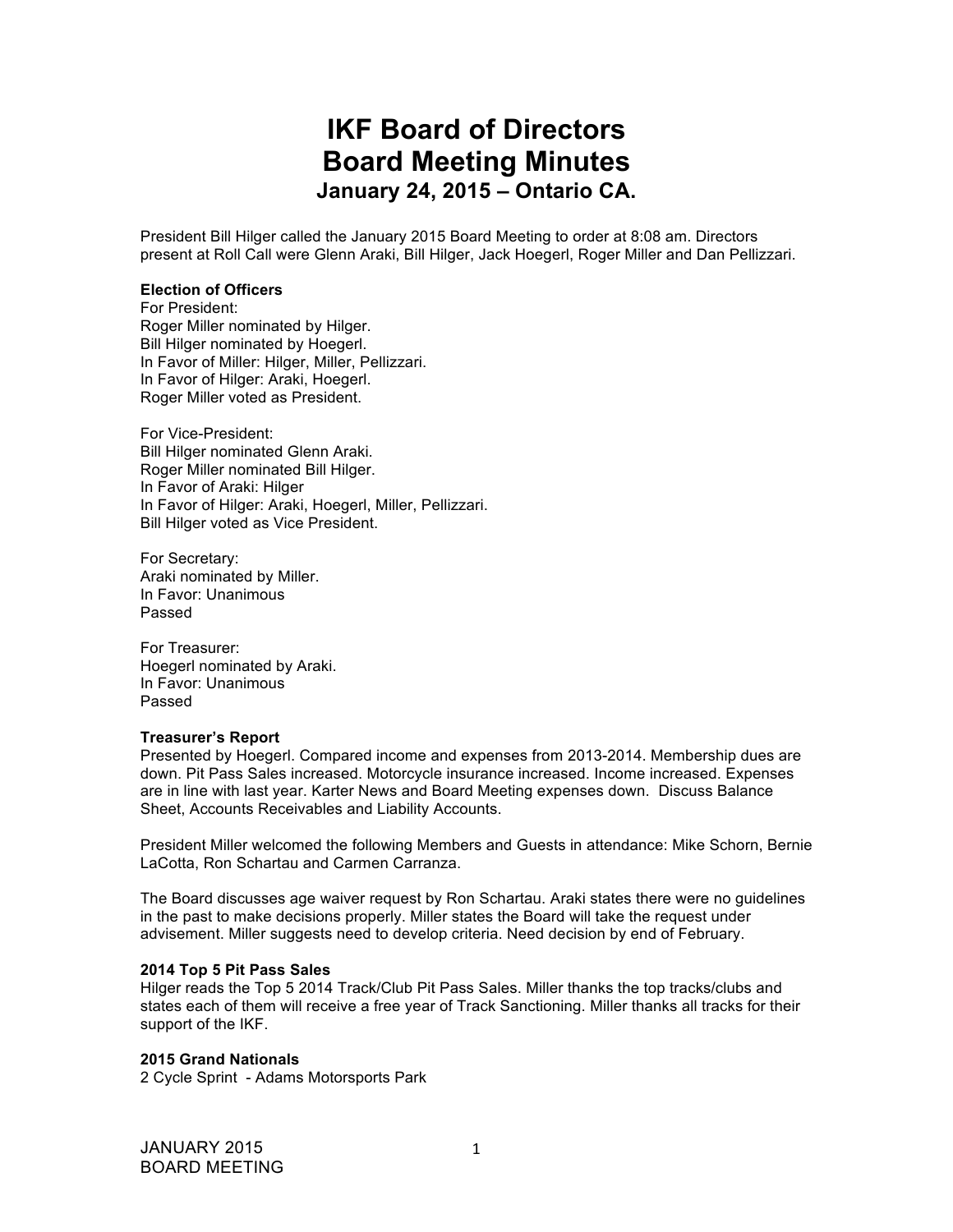Hilger states IKF has been meeting with Troy at Adams Motorsports Park. Decision was made that IKF will run and host the event. Working on class selection and sponsorship. One day practice and three days of racing. Hilger suggests one open practice session. Date of event is July 29 – August 1, 2015.

## 4 Cycle Sprint –

Questionnaire received from Spokane Kart Racing Association. Pellizzari to contact SKRA regarding questions on the Questionnaire and will let Board know by the end of the next week.

Bernie LaCotta suggests Phoenix Kart Racing Association host the 2016 4 Cycle Sprint Grand National. Suggests racing between Christmas and New Year's.

2 & 4 Cycle Speedway – Newton Kart Klub

President to sign Grand National Agreements. Need to discuss a couple of items from the Questionnaires. No issues.

Don Durbin and John Motley join the Meeting.

# **Appoint 2015 Grand National IKF Director in Charge & Tech Director**

|                                                                             | <b>DIRECTOR IN CHARGE</b>                                         | <b>TECH DIRECTOR</b>               |
|-----------------------------------------------------------------------------|-------------------------------------------------------------------|------------------------------------|
| <b>2 CYCLE SPRINT</b><br>Adams Motorsports Park<br>July 29 - August 1, 2015 | <b>Bill Hilger</b><br><b>Adams Kart Track</b>                     | <b>John Motley</b><br>Riverside CA |
| <b>4 CYCLE SPRINT</b>                                                       | Open<br>Pellizzari to speak with Spokane Kart Racing Association. | Open                               |
| <b>2 CYCLE SPEEDWAY</b><br>Newton Kart Klub<br>July 5-8, 2015               | Open<br>Newton Kart Track                                         | Jack Hoegerl<br>Newton IA          |
| <b>4 CYCLE SPEEDWAY</b>                                                     | <b>Bill Hilger</b>                                                | Open                               |

Newton Kart Klub Newton Kart Track Newton IA July 8-11, 2015

Motion by Hilger to appoint the 2015 IKF Grand National Directors and Tech Directors in Charge as listed above. Second by Araki. In Favor: Unanimous Passed

John Motley states that Don Malony has agreed to be the 2015 2 Cycle Sprint Grand National Race Director. Motley to pick the tech team for the event.

All 2015 IKF Grand National class structure, local option classes and race schedules are TBD.

Motion by Hilger: Punches are not required for the 2015 2 & 4 Cycle Sprint Grand Nationals. Second by Araki. In Favor: Unanimous Passed

Board discusses electric karts.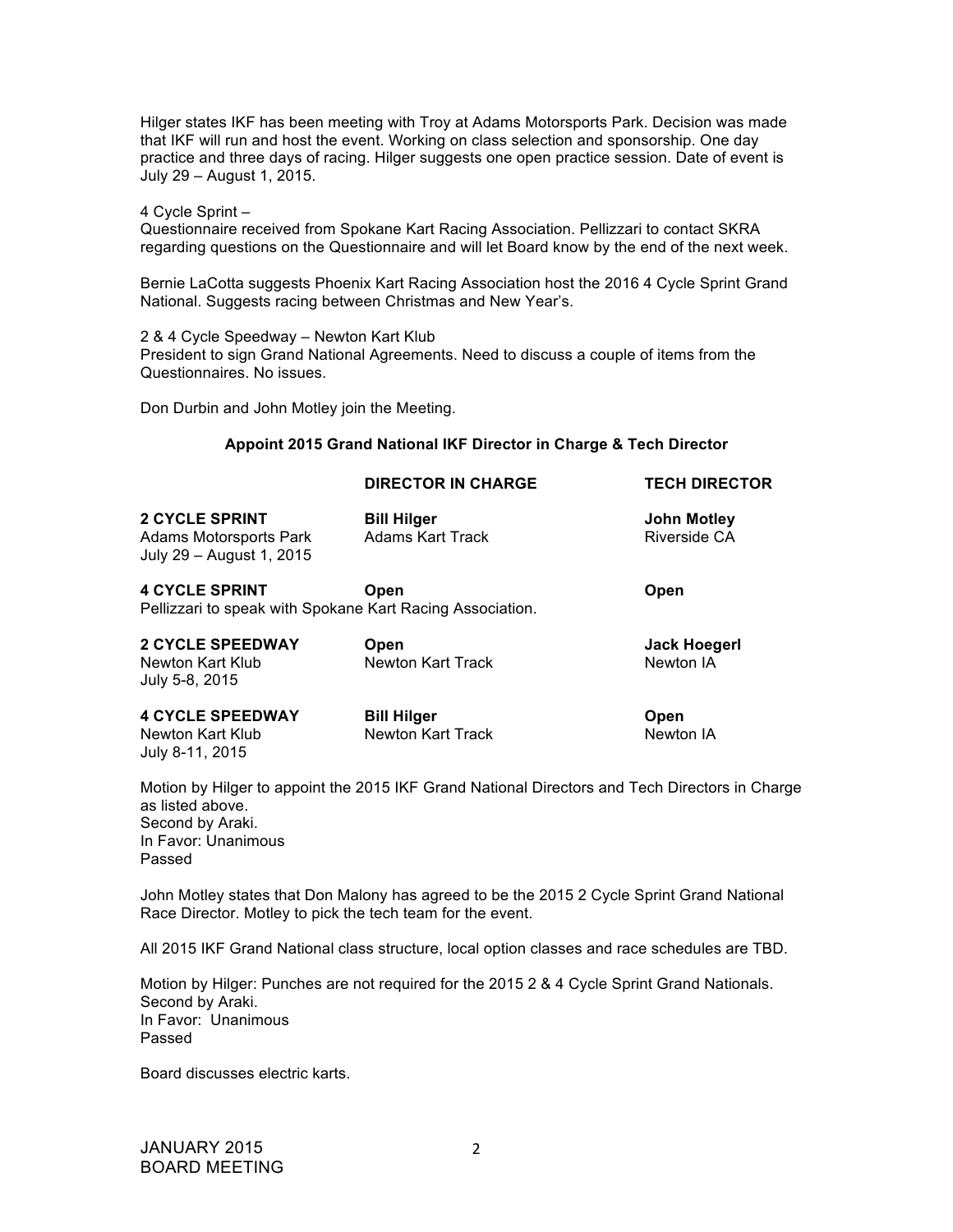Discussion on restrictors in LO206 rules. Need to come up with rule and get information out to karters.

Motion by Araki:

Add: Section 700.3.9

Animal and LO206 Throttle Slides for use in Junior l or Junior ll Briggs Animal & Briggs LO206 classes must be unaltered (as supplied by Briggs) when compared to a known legal slide with the same part number. Slide cut-away to be measured on a flat surface, not to exceed .075 No-Go for all Briggs slides. Prior to racing, all karts equipped with a restricted slide must have unaltered, installed and operational, a carb-lock (part #555726). The carb-lock is to be painted prior to racing so that slide opening cannot be tampered with or changed.

Current slides available through Briggs: Red (part #555733), Blue (part #555734) Gold/Yellow (part #555741) Purple (part #555735) Green (part #555740)

## Replace all Section 721.5.6 with:

Standard Throttle Slide (Part #55559): Throttle Slide must be B&S stock Unaltered. Minimum length from top edge of the slide to the deepest part of the cut away is 1.148". Slide cutaway to be measured on flat surface. 0.075" No-Go.

## Add: Section 721.5.6.1

Recommended Junior 1 Throttle Slide: Part # 555734 (Blue Slide). Slide must remain unaltered. Minimum length: 1.520 when measured from the cut-out to the top of the slide with a digital/dial caliper. Stock needle marking BGB required. Blue Slide opening 0.520 maximum opening between slide & carb venturi, measured with the air filter removed, carb lock must be in place & unaltered. Tracks may run under a different Local Option rules, using different slides.



Blue Slide (part #555734)

Second by Pellizzari. In Favor: Unanimous Passed

Board discusses neck collars and helmet specs. Supplemental helmet changes will be made when notified by Snell. Miller will look into helmets and advise Board.

The February Phone Board Meeting will be held on Wednesday, February 4, 2015. Araki suggests and the Board agrees that all Phone Board Meetings will be held on the first Wednesday of each month.

Board discusses the 2 & 4 Cycle Tech Seminars that will be held on Sunday.

Classes for the 2015 IKF 2 Cycle Sprint Grand National discussed. Sponsorship discussed.

Don Durbin discusses Region 11 Sprint. Alot of interest in the LO206 and Honda Kid Kart. States it is a work in progress and is moving forward.

Discuss Region 6 tire contract with Mike Schorn.

Discuss Briggs & Stratton support in Speedway.